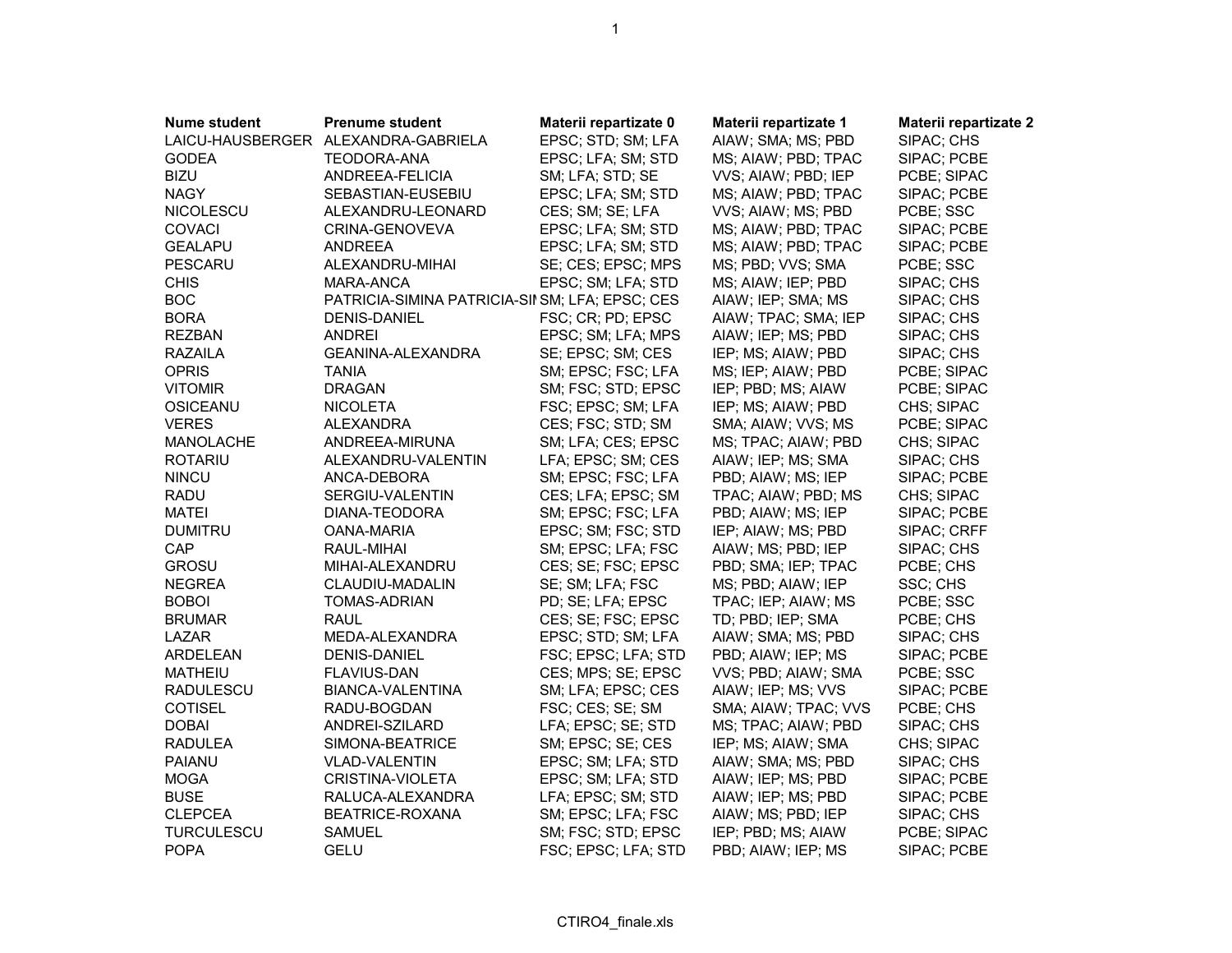| <b>PREPELITA</b>  | DIANA-LAVINIA         | EPSC; LFA; CR; FSC  | MS; AIAW; TPAC; TD    | SIPAC; CHS  |
|-------------------|-----------------------|---------------------|-----------------------|-------------|
| <b>TOTH</b>       | ILLES-EDUARD          | SM; EPSC; FSC; STD  | IEP; PBD; SMA; AIAW   | PCBE; SIPAC |
| <b>BUDIMIR</b>    | CLAUDIA-ROXANA        | SM; EPSC; FSC; LFA  | MS; IEP; AIAW; PBD    | SIPAC; PCBE |
| <b>MOHUT</b>      | ANDREI-IONUT          | EPSC; LFA; SM; FSC  | AIAW; MS; IEP; PBD    | SIPAC; CHS  |
| <b>GHERMAN</b>    | <b>VICTOR-ANDREI</b>  | LFA; EPSC; MPS; SM  | AIAW; SMA; MS; PBD    | SIPAC; CHS  |
| <b>GRIGORAS</b>   | MIRUNA-NICOLETA       | EPSC; SM; LFA; MPS  | AIAW; IEP; MS; PBD    | SIPAC; CHS  |
| <b>HUPLE</b>      | RAZVAN-DANIEL         | PD; SM; SE; LFA     | PBD; AIAW; TD; VVS    | SIPAC; CRFF |
| <b>ZANFIR</b>     | DANIEL-MARIAN         | CES; SM; MPS; STD   | PBD; SMA; APND; VVS   | SIPAC; CHS  |
| <b>MIKLOS</b>     | <b>ANDREI</b>         | EPSC; SM; LFA; STD  | AIAW; MS; IEP; PBD    | SIPAC; CHS  |
| <b>SUCIU</b>      | ALEXANDRA-GEORGIANA   | LFA; EPSC; MPS; SM  | AIAW; IEP; MS; PBD    | SIPAC; CHS  |
| <b>TUNARU</b>     | <b>GABRIEL-STEFAN</b> | CES; LFA; SM; SE    | VVS; AIAW; MS; PBD    | SSC; PCBE   |
| ONETIU            | EDUARD-PAUL           | SM; EPSC; SE; CES   | IEP; MS; AIAW; SMA    | CHS; SIPAC  |
| <b>NICOLAE</b>    | <b>CRISTINA</b>       | EPSC; SM; LFA; MPS  | IEP; MS; AIAW; SMA    | SIPAC; PCBE |
| <b>AVRAMESC</b>   | ROBERT-MARIAN         | LFA; STD; EPSC; FSC | PBD; MS; IEP; AIAW    | PCBE; SIPAC |
| TIT               | RADU-DORIN            | CES; MPS; STD; PD   | VVS; PBD; SMA; AIAW   | PCBE; CHS   |
| <b>CALIN</b>      | ALEXANDRA-FLORINA     | EPSC; SM; FSC; STD  | IEP; AIAW; MS; PBD    | SIPAC; CRFF |
| <b>CULDA</b>      | PAULA-DAMARIS         | EPSC; LFA; SM; STD  | MS; AIAW; PBD; TPAC   | SIPAC; PCBE |
| <b>PATRUT</b>     | DEIANA-NATALIA        | EPSC; SM; MPS; LFA  | MS; AIAW; PBD; IEP    | SIPAC; CHS  |
| <b>MARIS</b>      | <b>OANA</b>           | EPSC; FSC; LFA; SM  | MS; SMA; PBD; AIAW    | CHS; PCBE   |
| <b>EPURAS</b>     | <b>GEORGIAN</b>       | CR; EPSC; SM; STD   | IEP; MS; AIAW; PBD    | SIPAC; CHS  |
| <b>ROSU</b>       | RAZVAN-FLORIN         | EPSC; SM; LFA; MPS  | IEP; AIAW; MS; PBD    | SIPAC; CHS  |
| <b>ILICI</b>      | <b>MARIANA</b>        | EPSC; CR; LFA; FSC  | MS; AIAW; TPAC; TD    | SIPAC; CHS  |
| <b>DRAGOMIR</b>   | ALEXANDRU-DACIAN      | LFA; EPSC; SM; FSC  | MS; IEP; AIAW; TPAC   | SIPAC; CRFF |
| <b>KETA</b>       | <b>MARIN</b>          | LFA; CR; EPSC; FSC  | PBD; IEP; TD; APND    | SIPAC; CHS  |
| <b>GROZA</b>      | DAIANA-OANA           | EPSC; SM; LFA; MPS  | AIAW; IEP; MS; PBD    | SIPAC; CHS  |
| <b>BAKAITY</b>    | LORENA-DENISA         | CES; LFA; EPSC; SM  | AIAW; IEP; SMA; PBD   | PCBE; CHS   |
| <b>MINDRUT</b>    | <b>TOMA-FLORIAN</b>   | SM; EPSC; FSC; LFA  | IEP; PBD; AIAW; MS    | PCBE; CHS   |
| <b>SCHIPALA</b>   | IANKO-RADOSLAV        | EPSC; CR; STD; LFA  | IEP; MS; PBD; AIAW    | SIPAC; CHS  |
| <b>DOBRE</b>      | EWALD-EMANUEL         | FSC; CES; SE; PD    | IEP; SMA; VVS; TPAC   | CHS; PCBE   |
| <b>FLOCA</b>      | DARIUS-ANDREI         | CES; FSC; EPSC; STD | AIAW; TPAC; APND; PBD | PCBE; CHS   |
| <b>CIBOTARI</b>   | <b>NICOLETA</b>       | LFA; SM; EPSC; FSC  | IEP; AIAW; MS; PBD    | CHS; SIPAC  |
| <b>GALUSKA</b>    | <b>VLAD-CRISTIAN</b>  | CES; SM; FSC; EPSC  | VVS; AIAW; PBD; SMA   | PCBE; CHS   |
| <b>FEIER</b>      | <b>DENIS-ALIN</b>     | EPSC; SM; LFA; CES  | MS; AIAW; TPAC; IEP   | PCBE; CHS   |
| <b>ZAMBO</b>      | <b>HARRIS</b>         | CES; SM; STD; FSC   | IEP; PBD; AIAW; MS    | PCBE; CHS   |
| <b>MIERE</b>      | LORENA-MARINELA       | SM; LFA; EPSC; STD  | IEP; PBD; MS; AIAW    | PCBE; CHS   |
| <b>GRADINARIU</b> | <b>DARIUS</b>         | LFA; EPSC; MPS; SM  | AIAW; IEP; MS; PBD    | CHS; CRFF   |
| <b>POPA</b>       | LAURENTIU             | LFA; SM; EPSC; CR   | PBD; IEP; AIAW; MS    | PCBE; CRFF  |
| <b>TEODORESCU</b> | <b>IULIA-MARIA</b>    | STD; CES; LFA; SE   | TPAC; IEP; AIAW; MS   | SSC; CHS    |
| <b>HACH</b>       | <b>BENCE-RICHARD</b>  | CES; FSC; EPSC; STD | AIAW; TPAC; APND; PBD | PCBE; CHS   |
| <b>ILCA</b>       | IOAN-DRAGOS           | LFA; SM; STD; MPS   | AIAW; IEP; TPAC; PBD  | CHS; CRFF   |
| <b>CORNEA</b>     | ALEXANDRU-VLAD        | SE; SM; EPSC; PD    | IEP; SMA; TD; TPAC    | PCBE; SSC   |
| <b>VILAN</b>      | <b>MARIUS-ANDREI</b>  | SM; LFA; EPSC; STD  | IEP; MS; PBD; AIAW    | PCBE; CHS   |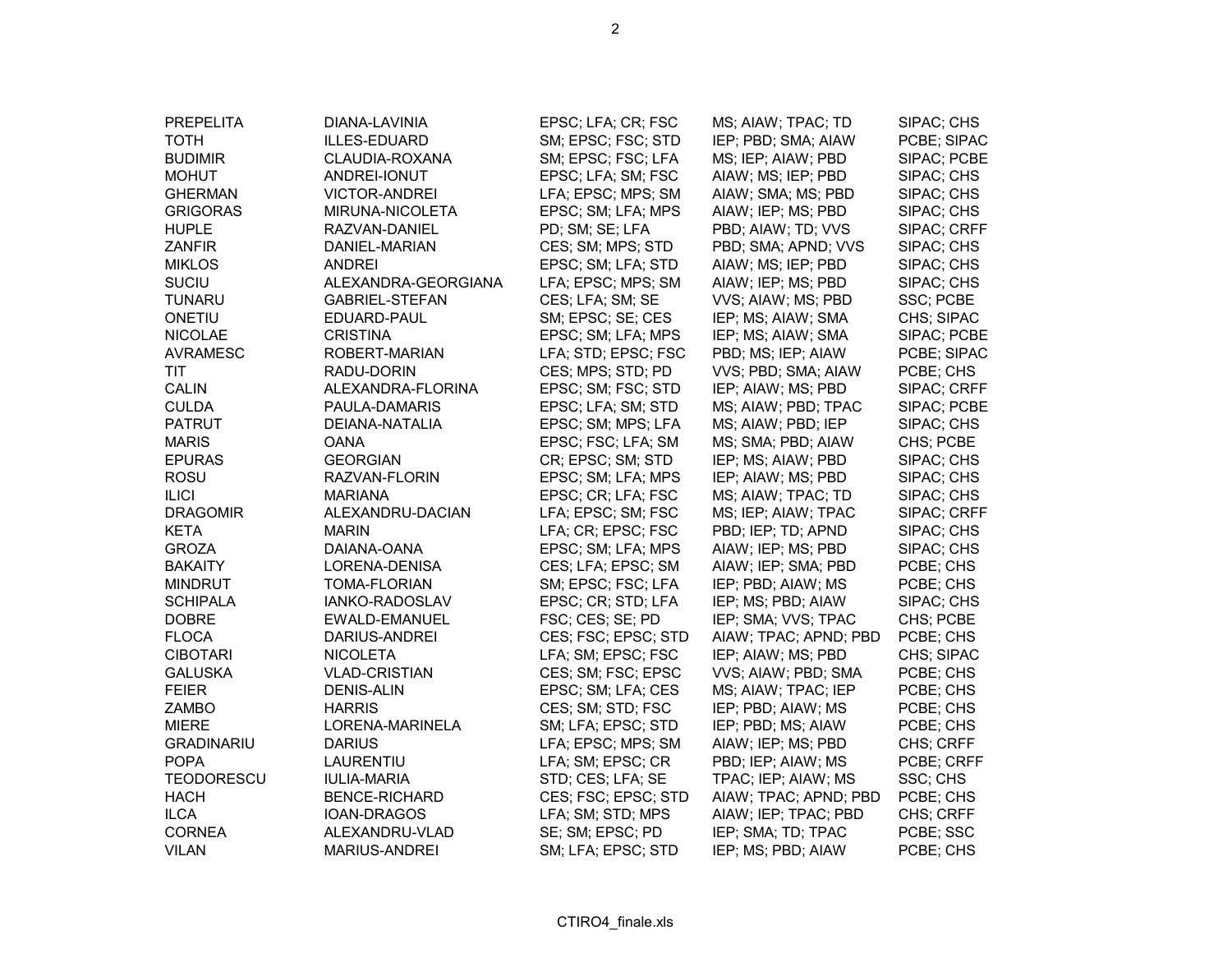| ZBEREANU         | MADALINA- MARIANA        | SM; LFA; EPSC; STD | IEP; MS; PBD; AIAW   | PCBE; CHS  |
|------------------|--------------------------|--------------------|----------------------|------------|
| <b>SCORNEA</b>   | ALFRED-MARIUS            | SM; FSC; LFA; MPS  | IEP; AIAW; TD; TPAC  | PCBE; SSC  |
| <b>PALIUC</b>    | <b>CAMELIA</b>           | LFA; EPSC; SM; CR  | TPAC; MS; AIAW; IEP  | CHS; CRFF  |
| MIHANCEA         | MIRUNA-MARIA             | EPSC; SM; LFA; STD | IEP; MS; AIAW; PBD   | CHS; SSC   |
| <b>TOFEI</b>     | ANCA                     | CR; EPSC; SM; STD  | MS; AIAW; TPAC; IEP  | SSC; CRFF  |
| <b>PETROVICI</b> | ALEXANDRA-IOVANCA        | EPSC; LFA; CR; FSC | MS; AIAW; TPAC; TD   | CHS; CRFF  |
| <b>SURDU</b>     | <b>ALEXANDRA</b>         | LFA; EPSC; MPS; SM | AIAW; IEP; MS; PBD   | CHS; CRFF  |
| PREDUT           | LIANA-MIRUNA             | LFA; EPSC; SM; FSC | TPAC; AIAW; MS; PBD  | CRFF; PCBE |
| <b>GERGELYFI</b> | <b>LEVENTE</b>           | FSC; SM; CES; MPS  | IEP; PBD; TD; TPAC   | CRFF; PCBE |
| <b>TRISCA</b>    | <b>LIGIA</b>             | LFA; SM; CES; STD  | AIAW; MS; TPAC; PBD  | PCBE; CRFF |
| <b>MIUTEL</b>    | ANDREEA-ELENA            | SM; LFA; EPSC; STD | IEP; MS; PBD; AIAW   | PCBE; CHS  |
| <b>NEMETH</b>    | EDGAR-OLIVER             | EPSC; SM; STD; CR  | IEP; MS; PBD; AIAW   | CHS; PCBE  |
| <b>VILCEANU</b>  | <b>NICOLAE</b>           | SM; LFA; EPSC; STD | IEP; MS; PBD; AIAW   | PCBE; CHS  |
| <b>PUSCAS</b>    | OANA-GABRIELA            | EPSC; SM; FSC; CR  | AIAW; TPAC; PBD; MS  | PCBE; CRFF |
| <b>LICARET</b>   | <b>RAUL</b>              | EPSC; SM; LFA; STD | AIAW; MS; IEP; SMA   | CHS; PCBE  |
| <b>LUCA</b>      | ALEXANDRU                | SM; PD; EPSC; STD  | TD; AIAW; IEP; SMA   | CHS; CRFF  |
| <b>BALETI</b>    | ANDRADA-LAVINIA          | PD; CES; SM; LFA   | TD; SMA; TPAC; AIAW  | SSC; CHS   |
| <b>REBENCIUC</b> | COSMINA-DIANA-IULIA      | SM; FSC; CR; STD   | TPAC; AIAW; MS; PBD  | PCBE; CRFF |
| <b>ADAM</b>      | <b>CRISTINA-ADINA</b>    | EPSC; STD; SM; CR  | AIAW; IEP; MS; TPAC  | CHS; PCBE  |
| <b>MOSOARCA</b>  | DAVID-ALEXANDRU          | SM; FSC; STD; EPSC | IEP; PBD; MS; AIAW   | PCBE; SSC  |
| <b>TAMAS</b>     | ROLAND                   | PD; CES; MPS; FSC  | VVS; SMA; PBD; TD    | SSC; CRFF  |
| <b>TITEL</b>     | ANDREI-NICOLAE           | PD; SM; SE; STD    | IEP; PBD; TPAC; TD   | CRFF; PCBE |
| <b>ZIMERMANN</b> | CARLA-ANDREEA            | SM; STD; PD; CR    | IEP; MS; PBD; AIAW   | PCBE; CHS  |
| <b>OLAH</b>      | <b>EVELIN</b>            | MPS; FSC; STD; PD  | AIAW; TPAC; IEP; PBD | CRFF; CHS  |
| <b>BLAGA</b>     | LIA-DIANA                | STD; SE; CES; CR   | TPAC; AIAW; MS; PBD  | CRFF; CHS  |
| VILCEANU         | OCTAVIAN-AURELIAN        | CES; MPS; STD; PD  | VVS; PBD; SMA; AIAW  | PCBE; CHS  |
| <b>FLOREA</b>    | ALEXANDRU DANIEL         | FSC; CR; STD; MPS  | MS; IEP; AIAW; TPAC  | CRFF; PCBE |
| <b>STANILA</b>   | ANA-MARIA                | SE; MPS; CR; FSC   | IEP; PBD; APND; MS   | CHS; CRFF  |
| <b>BERCEA</b>    | <b>BOGDAN</b>            | CES; SE; PD; MPS   | SMA; IEP; VVS; TD    | PCBE; SSC  |
| <b>BOLOVAN</b>   | <b>LUIGI-IONUT</b>       | CES; SE; PD; MPS   | SMA; VVS; IEP; TPAC  | PCBE; SSC  |
| <b>HAIAS</b>     | DAN-SEBASTIAN            | STD; FSC; CR; PD   | IEP; TD; SMA; TPAC   | CHS; PCBE  |
| <b>STANA</b>     | RADU                     | FSC; MPS; CES; PD  | IEP; APND; TPAC; SMA | CHS; PCBE  |
| <b>FIERASCU</b>  | SERGIU-MIHAITA           | SE; FSC; STD; CR   | TPAC; IEP; SMA; VVS  | PCBE; CHS  |
| <b>ADRIAN</b>    | VLAD-CONSTANTIN          | MPS; STD; CR; FSC  | TPAC; SMA; IEP; APND | CRFF; SSC  |
| <b>CINTAR</b>    | <b>ERIC-EMANUEL</b>      | MPS; FSC; STD; CR  | IEP; TPAC; TD; VVS   | CHS; CRFF  |
| <b>POTROVITA</b> | BOGDAN-MIRCEA            | CR; FSC; SE; MPS   | IEP; TPAC; TD; APND  | PCBE; CRFF |
| <b>VILCU</b>     | ISABELLA-MALINA          | CR; FSC; MPS; SE   | IEP; TPAC; SMA; APND | CRFF; PCBE |
| <b>MICOARA</b>   | <b>DENIS</b>             | CR; FSC; MPS; STD  | SMA; APND; IEP; TD   | SSC; PCBE  |
| <b>ARAZAN</b>    | <b>GEORGIANA-CAMELIA</b> | MPS; FSC; STD; CES | VVS; TPAC; SMA; TD   | PCBE; CHS  |
| <b>PREDA</b>     | ROBERT                   | SE; CR; STD; FSC   | IEP; SMA; TPAC; TD   | PCBE; CHS  |
| <b>PRAPUGICU</b> | ALEX                     | STD; CES; SE; MPS  | IEP; TPAC; SMA; APND | PCBE; CHS  |
| <b>NEGRAU</b>    | RAUL-CLAUDIU             | MPS; CR; FSC; CES  | VVS; APND; SMA; TD   | PCBE; SSC  |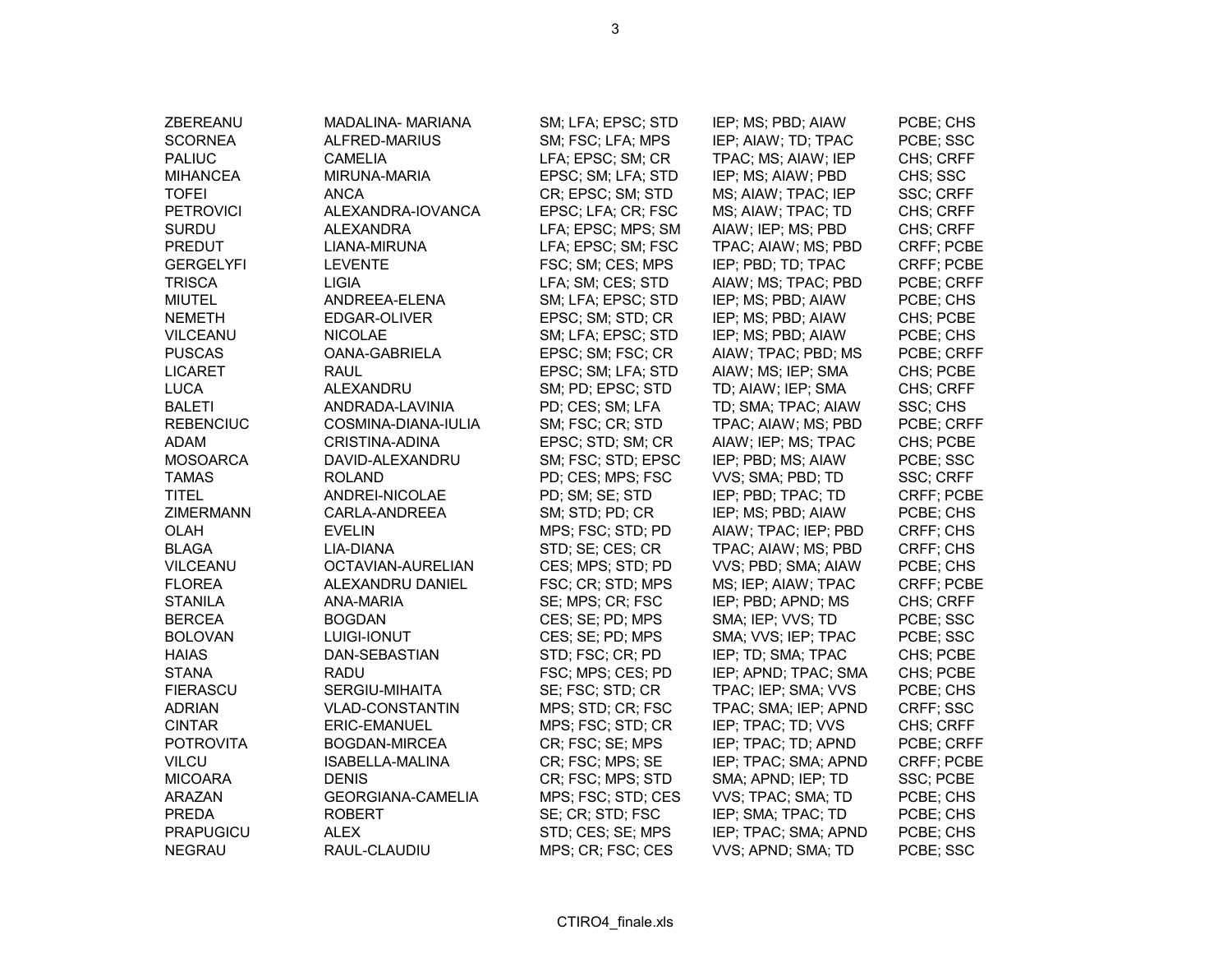| <b>BENZAR</b><br><b>TUTELEA</b><br><b>FILIP</b> | <b>ANNA</b><br><b>DAN</b><br>ANDREI-BOGDAN | CES; SE; STD; CR<br>SE; CES; MPS; STD<br>MPS; CES; SE; PD | IEP; SMA; TD; TPAC<br>VVS; SMA; IEP; APND<br>SMA; IEP; VVS; APND | CHS; PCBE<br>PCBE; SSC<br>CHS; PCBE |
|-------------------------------------------------|--------------------------------------------|-----------------------------------------------------------|------------------------------------------------------------------|-------------------------------------|
| COMANCEANU                                      | <b>IULIAN</b>                              | MPS; CES; FSC; STD                                        | IEP; SMA; TD; APND                                               | PCBE; CRFF                          |
| <b>GUGANU</b>                                   | SERGIU-ALEXANDRU                           | MPS; STD; PD; SE                                          | IEP; TPAC; SMA; APND                                             | CHS; CRFF                           |
| <b>MOICA</b>                                    | DAN-IONICA                                 | FSC; STD; CR; SE                                          | IEP; TPAC; SMA; APND                                             | CHS; PCBE                           |
| <b>ENACHE</b>                                   | ALEXANDRU-PAUL                             | FSC; STD; MPS; CR                                         | IEP; TD; SMA; APND                                               | CHS; PCBE                           |
| <b>CITA</b>                                     | <b>ROLAND</b>                              | SE; STD; FSC; CR                                          | TPAC; APND; IEP; SMA                                             | CHS; CRFF                           |
| COLDEA                                          | <b>MARIUS-DANIEL</b>                       | FSC; CES; MPS; CR                                         | IEP; SMA; TD; APND                                               | CHS; SSC                            |
| <b>CHINCEA</b>                                  | GEORGE-BOGDAN                              | SE; FSC; PD; CR                                           | TPAC; IEP; SMA; APND                                             | CHS; CRFF                           |
| <b>DRONDU</b>                                   | DANIEL-TRAIAN                              | MPS; CES; FSC; STD                                        | IEP; SMA; TD; APND                                               | PCBE; SSC                           |
| <b>DIATLOV</b>                                  | <b>OVIDIU-VALENTIN</b>                     | FSC; CES; STD; SE                                         | IEP; TPAC; APND; VVS                                             | CHS; SSC                            |
| <b>BURE</b>                                     | <b>KRISTINA</b>                            | PD; CES; SE; STD                                          | SMA; TD; VVS; APND                                               | SSC; PCBE                           |
| DEACONU                                         | SEBASTIAN-ADRIAN                           | PD; MPS; CES; STD                                         | TD; SMA; APND; VVS                                               | CRFF; SSC                           |
| <b>STOICA</b>                                   | DANIEL-MARIAN                              | MPS; CES; FSC; CR                                         | IEP; TD; TPAC; APND                                              | PCBE; SSC                           |
| PARAU                                           | DENIS-VALENTIN                             | FSC; CR; STD; MPS                                         | TPAC; SMA; APND; VVS                                             | CRFF; SSC                           |
| <b>BOSCA</b>                                    | ALEXANDRU-NICOLAE                          | CES; MPS; PD; FSC                                         | APND; TD; TPAC; VVS                                              | PCBE; SSC                           |
| <b>TABUIA</b>                                   | ADELINE-MARIA                              | SE; MPS; CR; FSC                                          | APND; TPAC; SMA; VVS                                             | CHS; SSC                            |
| UDRESCU-MILIN                                   | <b>VLAD-PETRISOR</b>                       | MPS; STD; CR; FSC                                         | APND; SMA; VVS; TD                                               | PCBE; SSC                           |
| <b>GRECU</b>                                    | ALINA-FLORINA                              | CR; FSC; STD; MPS                                         | TPAC; TD; APND; VVS                                              | CRFF; SSC                           |
| <b>MICLE</b>                                    | ANDREI-AMEDEO-AVRAM                        | STD; FSC; CR; PD                                          | TD; SMA; IEP; TPAC                                               | PCBE; SIPAC                         |
| <b>SAMAN</b>                                    | EMANUELA-ELENA                             | SE; CES; STD; MPS                                         | TPAC; APND; SMA; VVS                                             | CRFF; SSC                           |
| <b>GALAMBA</b>                                  | MARIANA-CRISTINA                           | STD; FSC; SE; CR                                          | TPAC; TD; VVS; APND                                              | PCBE; SSC                           |
| GOGELESCU                                       | <b>NICOLAE</b>                             | PD; MPS; STD; CR                                          | TD; SMA; APND; VVS                                               | SSC; CRFF                           |
| <b>RUSU</b>                                     | <b>TEODOR-MARCEL</b>                       | FSC; CR; STD; MPS                                         | TPAC; TD; APND; VVS                                              | CRFF; SSC                           |
| <b>IGAS</b>                                     | <b>IULIAN-PAUL</b>                         | FSC; CR; STD; PD                                          | SMA; APND; TD; VVS                                               | CRFF; SSC                           |
| <b>TOPOLNICEANU</b>                             | <b>ANTONYO</b>                             | CES; SE; MPS; CR                                          | VVS; SMA; APND; TD                                               | CRFF; SSC                           |
| <b>TODINCA</b>                                  | ELISABETA-FLORENTINA                       | SE; CES; MPS; STD                                         | APND; TPAC; TD; VVS                                              | CRFF; SSC                           |
| <b>BACUIETI</b>                                 | NICOLETA-NORICA                            | MS; AIAW; PBD; TPAC                                       | EPSC; LFA; SM; STD                                               | SIPAC; PCBE                         |
| <b>KUTNIK</b>                                   | <b>EDUARD</b>                              | CR; FSC; MPS; STD                                         | TPAC; TD; APND; VVS                                              | CRFF; SSC                           |
| <b>TUNEA</b>                                    | ANCA-OANA                                  | STD; FSC; CR; SE                                          | TD; SMA; VVS; APND                                               | SSC; CRFF                           |
| <b>TURDASAN</b>                                 | <b>BOGDAN</b>                              | SE; CES; MPS; PD                                          | SMA; VVS; APND; TD                                               | SSC; CRFF                           |
| <b>GALOFCA</b>                                  | <b>SEBASTIAN</b>                           | FSC; STD; CR; PD                                          | APND; TPAC; TD; VVS                                              | CRFF; SSC                           |
| <b>TRUICAN</b>                                  | <b>ANA</b>                                 | CR; FSC; SE; PD                                           | TPAC; TD; VVS; APND                                              | CRFF; SSC                           |
| <b>STOIA</b>                                    | ANDREAS-ROBERT                             | FSC; MPS; SE; PD                                          | TPAC; TD; APND; VVS                                              | SSC; CRFF                           |
| <b>IVAN</b>                                     | MALINA                                     | CES; MPS; CR; PD                                          | APND; SMA; TD; VVS                                               | CRFF; SSC                           |
| ANDREASCEC                                      | <b>DARIUS-MIHAI</b>                        | SE; CES; FSC; PD                                          | APND; TD; TPAC; VVS                                              | CRFF; SSC                           |
| <b>EVULESCU</b>                                 | <b>CIPRIAN</b>                             | FSC; MPS; STD; PD                                         | TD; TPAC; APND; VVS                                              | SSC; CRFF                           |
| <b>BOITA</b>                                    | OCTAVIAN-CLAUDIU                           | FSC; SE; CES; PD                                          | TPAC; TD; APND; VVS                                              | CRFF; SSC                           |
| <b>SZOKE</b>                                    | ALEXANDRU-DENIS                            | SE; CES; MPS; PD                                          | SMA; TD; VVS; APND                                               | CRFF; SSC                           |
| <b>VAT</b>                                      | PATRICIA-DANIELA                           | CR; FSC; MPS; PD                                          | SMA; TD; APND; VVS                                               | CRFF; SSC                           |
| <b>KOTRLA</b>                                   | <b>KRISTIAN</b>                            | SE; PD; CR; FSC                                           | APND; TD; SMA; VVS                                               | CRFF; SSC                           |

4